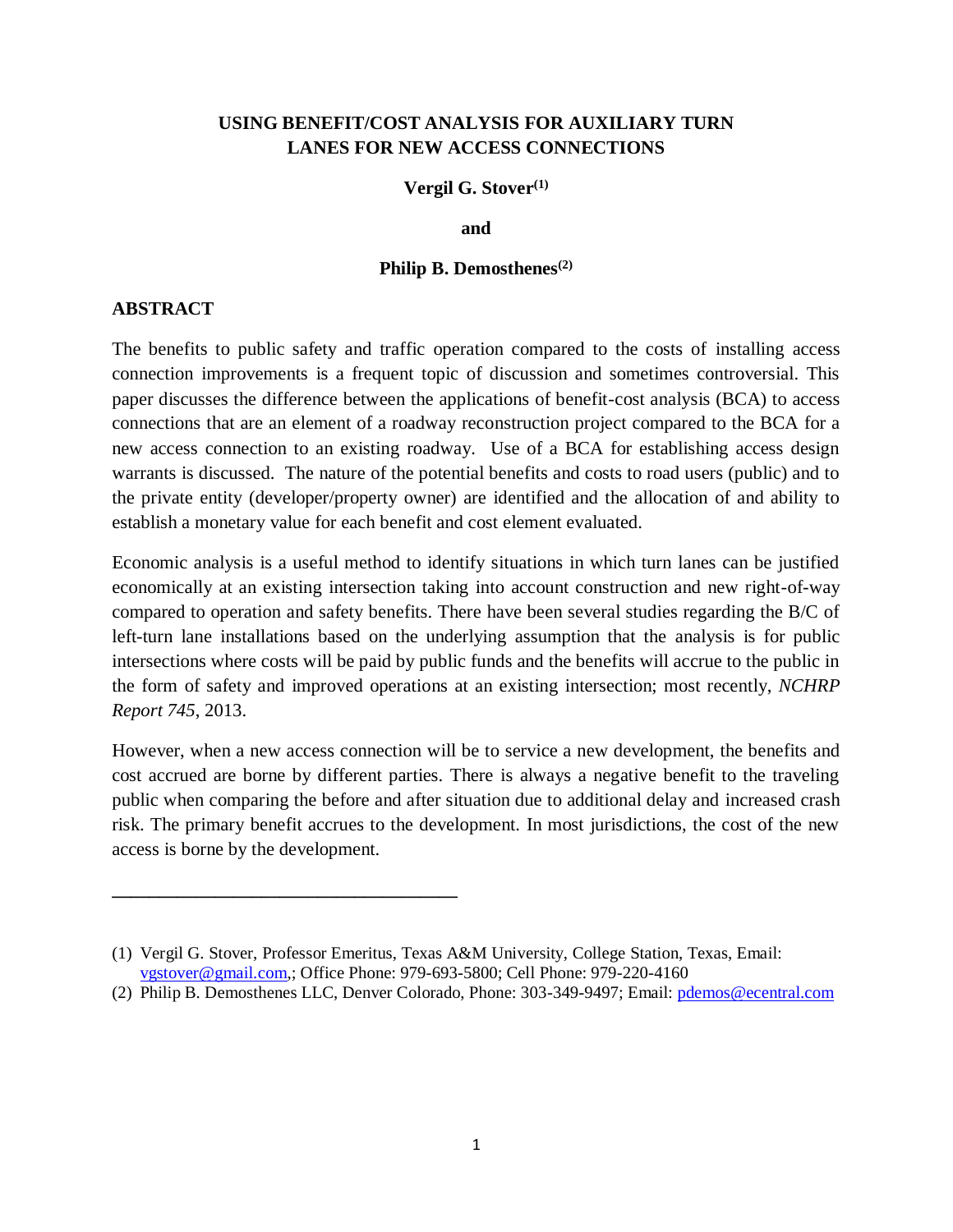## **INTRODUCTION**

Use of B/C analysis for establishing warrants for auxiliary turn lanes is discussed. The nature of the potential benefits and costs to the public (road users) and to the development entity are identified. The ability to establish a monetary value for each benefit and cost element is evaluated. An example is provided to illustrate the interpretation of the B/C ratio where reduced costs to the public are improperly used as a benefit.

The roadway design manual and access management regulations are separate but related criteria relating to roadway design and operation. The roadway design manual establishes standards for the design of new roadways and major reconstruction of existing roadways. Deviations typically require a design exception. Approval of an exception is commonly at a very high administrative level. Access management regulations govern the location and design of new access connections to an existing roadway. There regulations address the following three areas: 1) roadway classification for access management, 2) access management standards, and 3) permitting. Deviations from access management standards should be more flexible than design exceptions and approval levels should be relatively low administrative level.

This paper is concerned with: 1) access management standards – specifically left-turn lanes, right-turn lanes, shoulder bypass lanes, and median treatments to prohibit left-turns at an access connection; and 2) the difference between the roadway design manual and access management regulations in the permitting process.

Warrants for left-turn and right-turn lanes contained in the AASHTO Greenbook (Exhibit 9-75) and many state DOT design manuals are based on Harmelink [1]. (See van Schalkwyk and Stover [2], Kikuchi and Chakraborty [3], and Ivan, et al [4], for critiques of the Harmelink Methodology.) Warrants for left-turn lanes of unsignalized intersections based on a benefit-cost (B/C) analysis was recently developed by NCHRP Project 03-91, *NCHRP Report 745* [5]. A B/C analysis was also used to develop warrants for right-turn lanes on two-lane roadways [6].

## **BENEFIT AND COST ISSUES**

A benefit/cost (B/C) analysis is applicable when both of the following conditions are satisfied:

- 1. All benefits and costs are measurable and can be qualified as a monetary value
- 2. All the benefits and all the costs accrue to the same identity

A benefit/cost (B/C) analysis is applicable on roadway design decisions to provide, or not provide, an auxiliary lane (left-turn, right-turn, or through lane) as an element in the retrofit of an existing roadway or new construction since both the benefits and costs accrue to the public. Hence, a B/C ratio of 1.0 or greater, indicates that the road users will "receive" at least one dollar of benefit of each dollar expended by the public agency to make the improvement.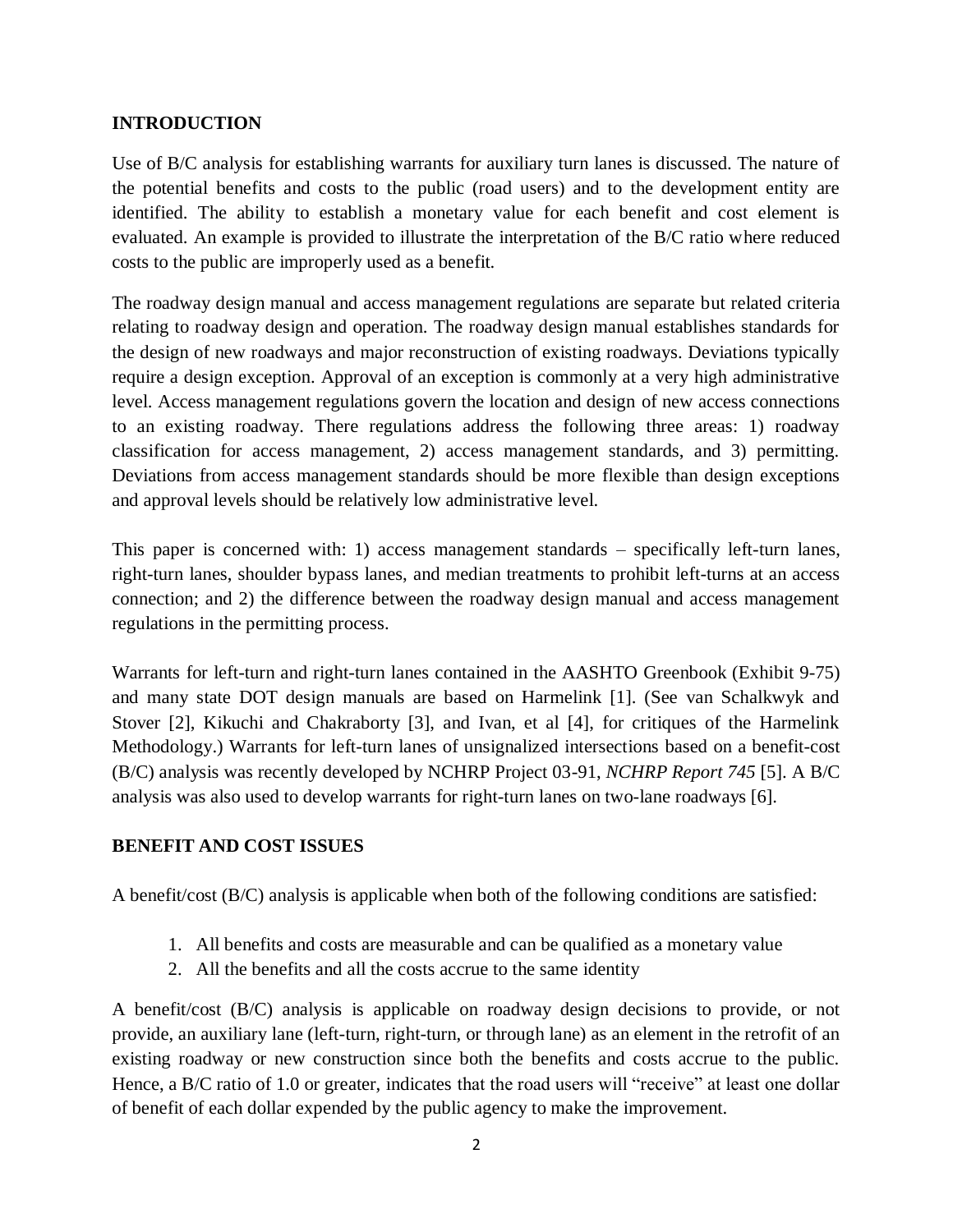## **RETROFIT AND NEW CONSTRUCTION**

Public funds are frequently used in roadway reconstruction in the two following situations:

- 1. Retrofit of an auxiliary lane or median treatment to an existing access connection.
- 2. Retrofit of a segment on an existing roadway that will address changes in one or more access connections.

In both cases the cost of the retrofit treatment(s) are borne by the public. The safety and operational benefits of the retrofit treatment(s) also accrue to the public. Therefore the economic criteria for a B/C analysis are satisfied.

A similar structure occurs with new construction. That is, both the cost of providing an auxiliary lane(s) or median treatment in the construction of a new roadway and the benefits of the auxiliary lane(s) or median treatment accrue to the public.

When the roadway volume is low and turns from the roadway are infrequent, the probability that a turning vehicle will interfere with a following through vehicle is extremely small. As the roadway volume and turn volume increase, the probability that a turning vehicle will interfere with a following through vehicle increases. As the roadway volume increases, the probability that a turning vehicle will impact following through vehicles approaches a value of 1.0. Under platoon flow, a turning vehicle will result all following vehicles to decelerate causing these vehicles to be "expelled" from the progression board width. A small number of turning vehicles will result in total distraction of traffic progression.

## **A NEW CONNECTION TO AN EXISTING ROADWAY**

Certain roadway safety and operation conditions exist on a road segment prior to construction of a requested connection. Once a new access connection is constructed, there will be some negative effects on that roadway segment in the form of crashes, speed changes, delay, fuel consumption, vehicle emissions, etc. These are costs imposed on the public (road users) for the benefit of a private entity (applicant, developer, property owner). Thus, a new access connection involves a transfer of wealth from the public to a private entity. The private entity pays for the construction of required mitigation feature (left-turn lane, right-turn lane, bypass lane, or median/median barrier) while imposing a cost (increased crash and operating cost) on the public (road users). Consequently, benefits and cost as defined in an economic definition of benefit/cost analysis does not exist. Thus, as is discussed later in this paper, a B/C approach is not applicable to warrants for a new access connection to an existing roadway.

When permitting an access connection, some of the benefits and some of the costs associated with an auxiliary lane accrue to the public and some accrue to the developer/property owner as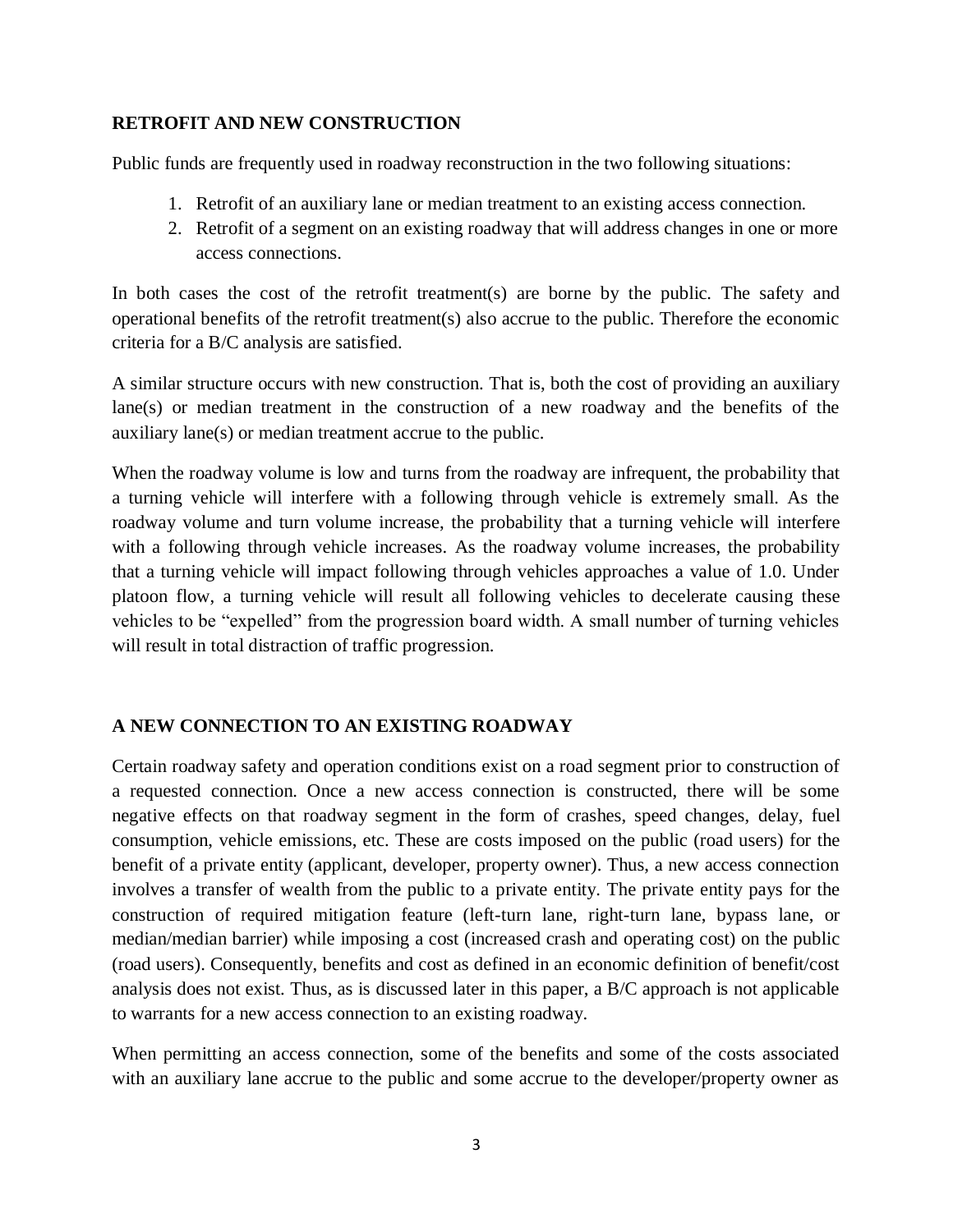indicated in Table 1. This results in serious issues in the application of the B/C analysis because it violates the fundamental principle that benefits and costs must accrue to the same entity.

Another critical issue is that adding an access connection where one does not exist at present results in safety and operational costs to the public (road users). Provision of an auxiliary turn lane will reduce these costs – but will not eliminate them. In most cases the benefit (increased in property value) to the applicant of an access treatment will be very small; if not zero. A rightturn lane improves safety and traffic operations on the roadway at and in close proximity of the access connection. In absence of documentation that clearly indicates that a right-turn, or leftturn lane, increases property value, the appraised value of a property will be the same with and without the turn lane. Where a median barrier is required to restrict movement to right-in/rightout only, the appraised value may to be less with the right-in/right-out restriction than without it – a disbenefit to the developer/property owner. Similarly, the effects on business activity (sales volume or rents) is so small as to be unmeasurable – resulting in no benefit to the applicant (developer/property owner.)

The value of a specific property with access, or without access to the public roadway system can be ascertained/estimated by a qualified real estate appraiser. However, in most if not all cases, it is not possible, at present, to establish benefits to the developer/property owner as a consequence of a turn lane. The cost component of the B/C ratio will be large and will consist of the two following components: 1) the cost of providing the auxiliary lane (borne by the applicant) and 2) the cost of degraded safety and operations (borne by the public). Therefore a B/C analysis is not rational.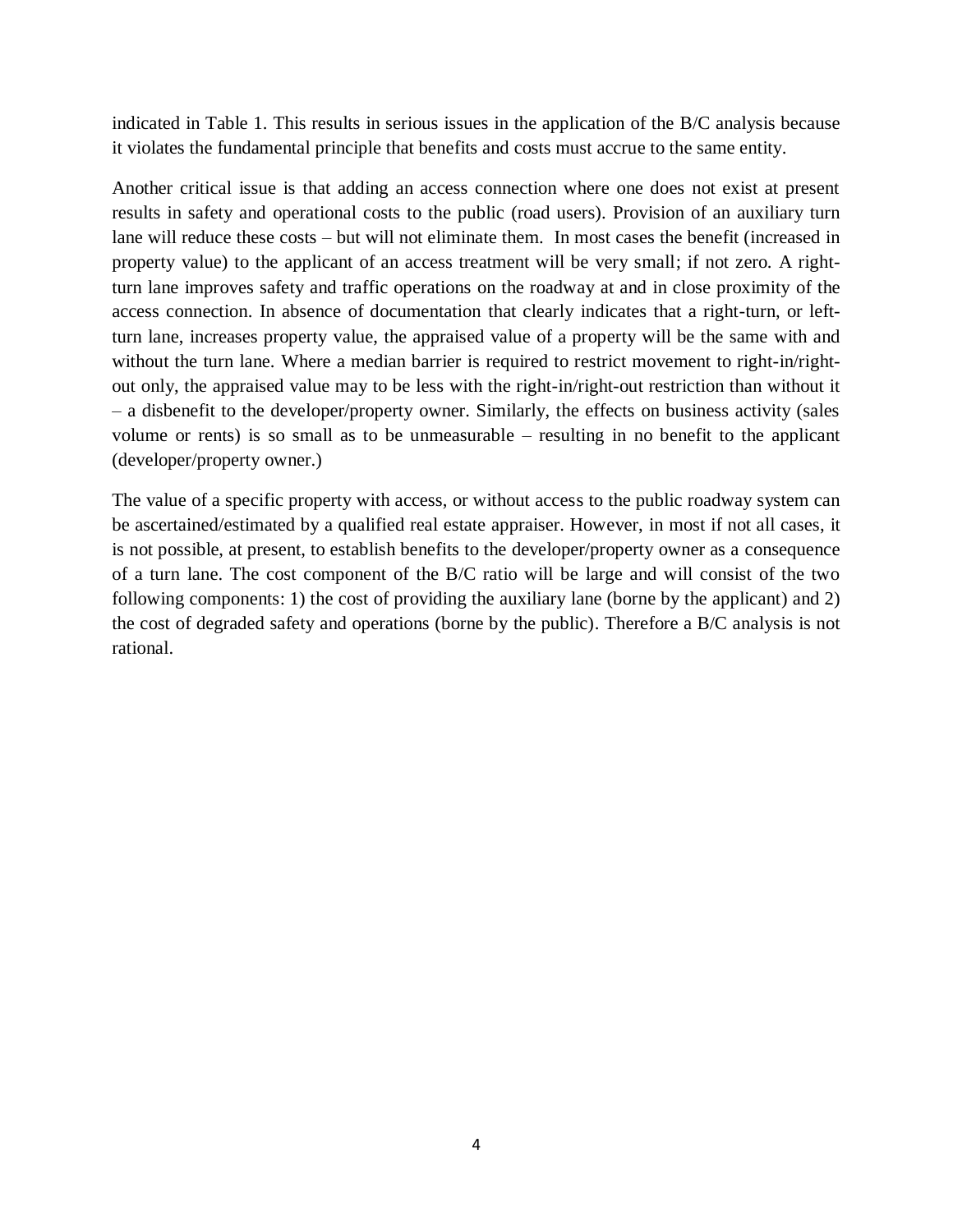|                           | Cost or | Affected  |              |  |
|---------------------------|---------|-----------|--------------|--|
| Component                 | Benefit | Party     | Quantifiable |  |
| Crashes                   | Cost    | Public    | Yes(1)       |  |
| <b>Fuel Consumptions</b>  | Cost    | Public    | ? (2)        |  |
| <b>Vehicle Emissions</b>  | Cost    | Public    | ? (3)        |  |
| Delay/Increased           |         |           |              |  |
| <b>Travel Time</b>        | Cost    | Public    | ? (4)        |  |
| Right-of-Way              | Cost    | Developer | Yes          |  |
| Construction              | Cost    | Developer | Yes          |  |
| Maintenance               | Cost    | Public    | Yes          |  |
| <b>Increased Property</b> |         |           |              |  |
| Value                     | Benefit | Developer | ? (5)        |  |
| <b>Increased Property</b> |         |           |              |  |
| Tax                       | Benefit | Public    | ? (5)        |  |
| Increased                 |         |           |              |  |
| Rent/Sales                | Benefit | Developer | ? (6)        |  |
| Increase                  |         |           |              |  |
| <b>Sales Tax</b>          | Benefit | Public    | ? (6)        |  |

**Table 1: Benefit and Cost Components Involved In the Analysis of an Access Connection**

(1) Yes indicates that the components can be quantified in a monetary (dollar) amount.

(2) Fuel consumption will occur in a very small increment per vehicle; quantification may be difficult.

(3) Vehicle emissions may be measurable; however, assigning a monetary (dollar) value is questionable.

(4) Delay/increased travel time may be determined but the delay/increased travel time per vehicle is (will be) small. However, the total time saved is (will be) substantial due to the large number of vehicles involved. Economic theory discounts the value of total time that occurs as a very small quantity for each of each event (e.g. the delay as travel time experienced by the occupants of each individual vehicle). For example, consider the "apparent" savings for 1.2 persons per vehicle (average) experiencing a 2.0 second per vehicle increase in travel time, and 20,000 vehicles per day impacted:  $(1.2 \text{ persons/vehicle})(2.0 \text{ seconds/vehicle})(20,000 \text{ vehicles per day})(365 \text{ days/year}) = 17,520,000$ 

seconds  $\Rightarrow$  4,867 hours per year

At \$17.00 per hour, the "apparent" value of the increased travel time is  $(4.867$  hours/year)  $(\$17/hr.)$  = \$82,739 per year. This appears to be a substantial cost. However, a 2.0 second interval has no practical values. Therefore the "apparent" value of \$82,739 has no value to the economy. Note, the same rationale applies to the evaluation of time saving resulting from the addition of the auxiliary lane to an existing roadway, reconstruction of an existing roadway, or new construction.

- (4) The increase in property value attributable to a turn lane is not measurable at present. Consequently, property tax revenue is also unmeasurable. Moreover, restriction of movement's right-in/right-out can be expected to result in a lower appraised value with the access treatment than without it. A disbenefit to the property owner while it would result in improved safety and roadway operations.
- (5) At present, there is no research to show that an access treatment (such as turn lanes) will increase sales or rentals. It may be argued that restricting movements to right-in/right-out will decrease sales and, in turn, sales tax receipts.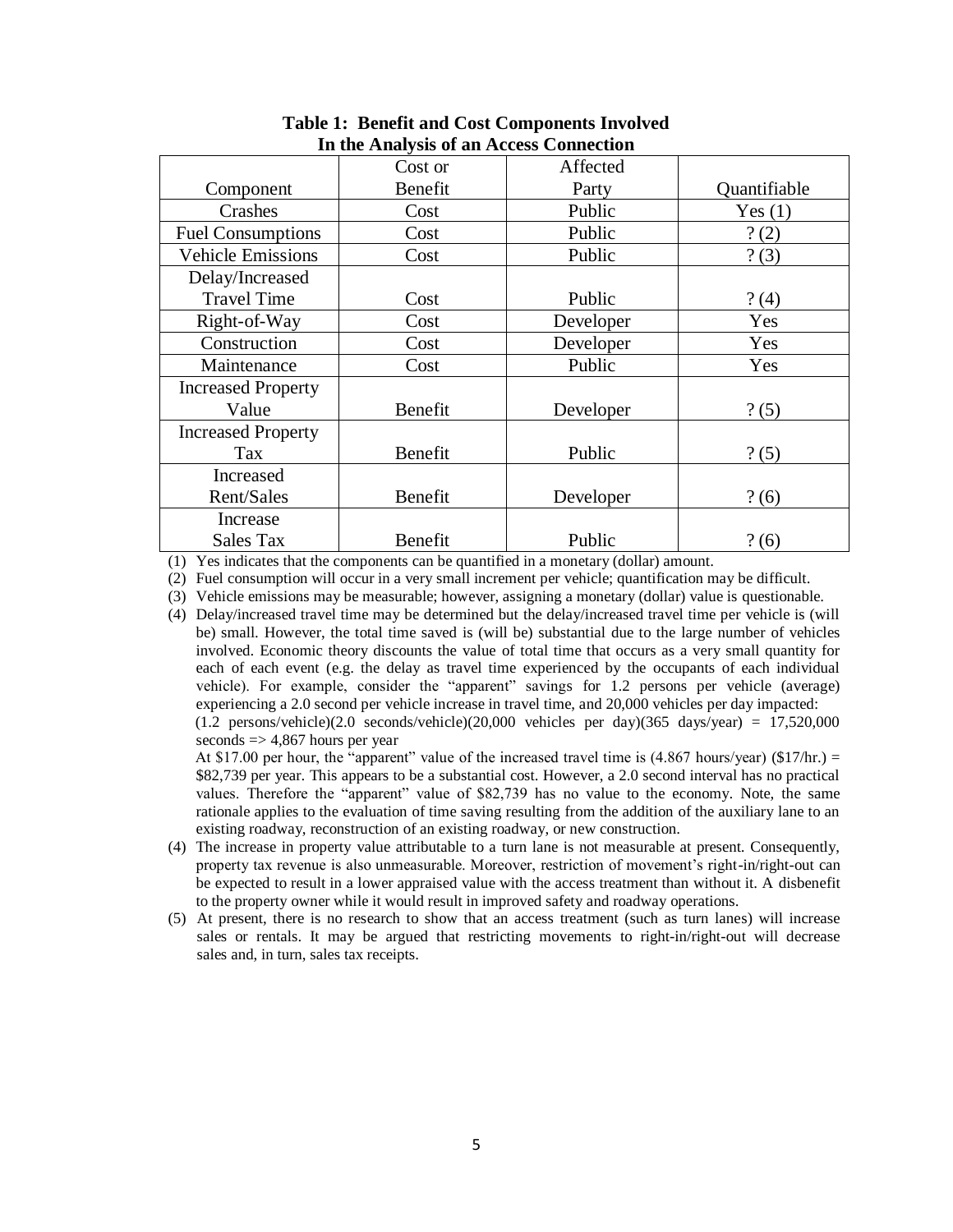#### **Reduced Cost to the Public as a "Benefit"**

Some agencies/individuals treat a reduction in cost as a "benefit". This may appear to be logical in access connection permitting when a connection must be permitted. However, such an approach may result in the B/C ratio "justifying" a transfer of cost from the applicant to road users. Consider the following example:

#### **Circumstances**

- Cost of public (present worth of expected crashes) without a turn lane  $= $280,000$
- Cost to public (present worth of expected crashes) with turn lane  $= $170,000$
- $\triangle$  Cost = "Benefit" = \$280,000 \$150,000 = \$130,000
- Present worth of expected maintenance  $cost = $13,000$
- Present worth of expected increase in tax revenue = nil
- Cost to applicant (construction of turn lane)  $= $160,000$
- Benefit to applicant (increased property value with turn lane considered to without turn lane)  $=$  nil

#### B/C Ratio

• B/C ratio =  $(\$130,000 + \$0)$ / $(\$13,000 + \$160,000) = 0.75$ 

Since the B/C ratio is less than 1.0, a turn lane would not be required. Not requiring a turn lane would result in a \$280,000 cost (present worth of expected crashes) to the public. A \$257,000 cost if the "avoidance" of maintenance cost of a turn lane is not required (\$280,000 minus \$23,000 present worth of maintenance). Consequently, not requiring a turn lane results in a transfer in wealth form the public section (road users) to the applicant. In this example, the applicants wealth is increased by \$160,000 (cost avoided by not having to construct a turn lane) in exchange for \$280,000 cost (\$257,000 if "avoidance" of maintenance cost is considered) imposed upon the public (road users). The result is irrational in that the B/C analysis "justifies" a transfer of cost from the applicant to the road user, rather than an economic warrant for requiring, or not requiring an access connection treatment as a condition of the connection permit.

A benefit/cost ratio greater than 1.0 also presents a dilemma because the cost to the public and the cost to the applicant are co-mingled. When the public costs are high and the applicant costs are very low (such as when a right turn can be provided by striping an existing paved shoulder) a B/C ratio greater than 1.0 indicates that the public benefits exceed the public cost – this is not a rationale for requiring, or not requiring an access connection treatment as a condition of the permit.

When the cost to the applicant is very high compared to the cost to the public, a B/C ratio greater than 1.0 indicates that the investment by the applicant compensates the public for the negative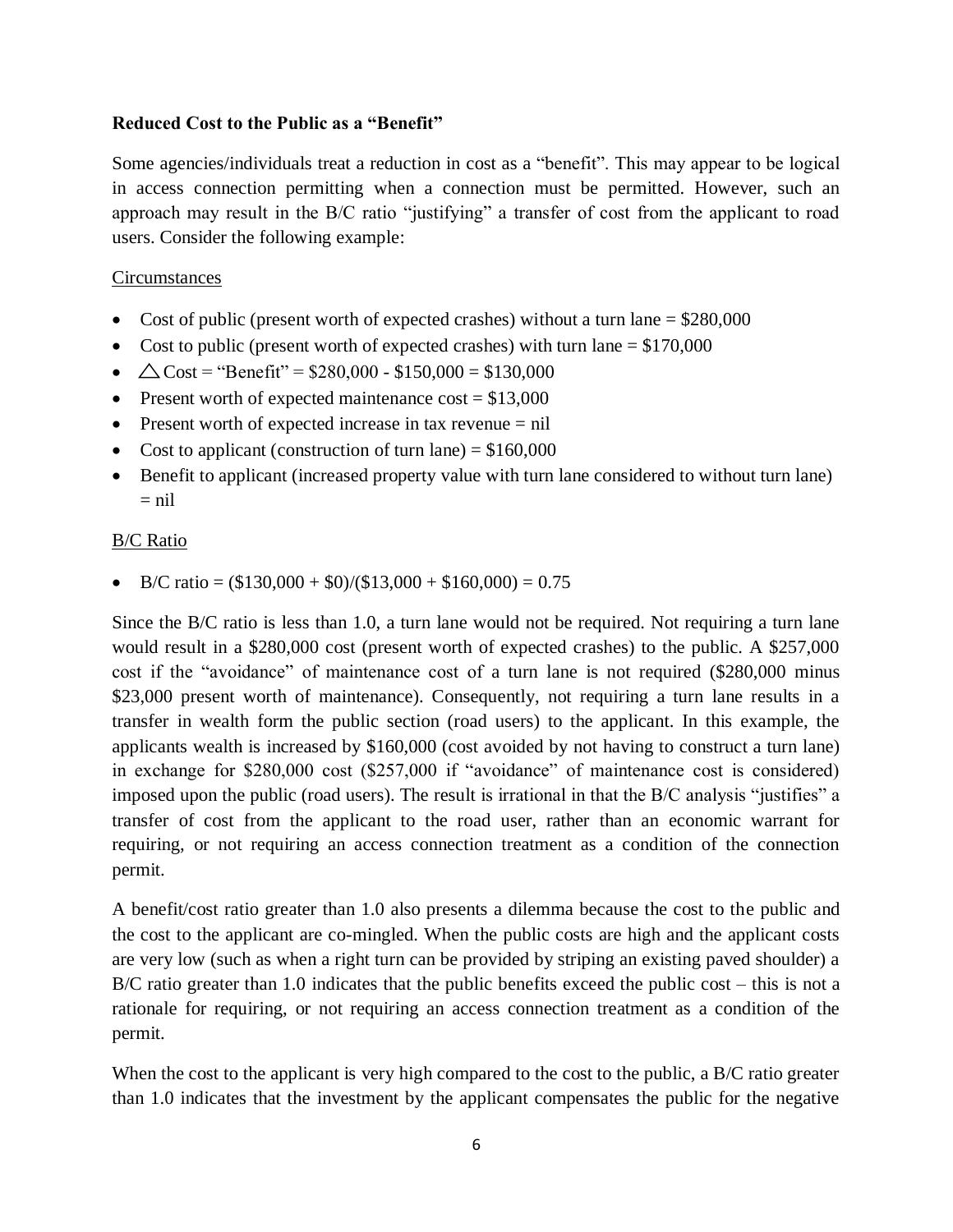effects of the connection. However, if the present worth of increased tax receipts (with the access treatment compared to without the treatment) is very large compared to the benefits to road users, a B/C ratio greater than 1.0 indicates that those taxing jurisdiction(s) will receive more than one dollar in revenue for each dollar invested in the access treatment.

#### **APPLICATION OF BENEFIT/COST ANALYSIS**

As previously indicated, a benefit/cost (B/C) analysis is appropriate when both the benefits and costs are quantifiable and accrue to the same entity – such is the case when a state or local agency retrofits a specific access connection, or roadway segment, so as to improve safety and/or increase capacity and/or improve traffic questions. *NCHRP Report 745* [5] and the web only companion *Report 193* [6] document exceptionally well executed research. As indicated in Table 2, a left-turn treatment as justified at low left-turn and roadway volumes. For example, at 5 leftturns per hour, a left-turn lane is justified at a 3-leg access connection when the roadway volume exceeds 200 vehicles per hour per lane (vph/ln) and 150 vph/ln at a 4-leg intersection. On a rural 4-lane roadway a left-turn lane is warranted when the roadway volume exceeds 75 vph/ln (approach volume of 150 vph) and 50 vph/ln at a 4-leg intersection. Any successful business located on a rural highway will exceed these volume warrants, and therefore justify a left-turn lane. The volume warrants for a by-pass lane support the Becker County Minnesota practice of using by-pass lanes.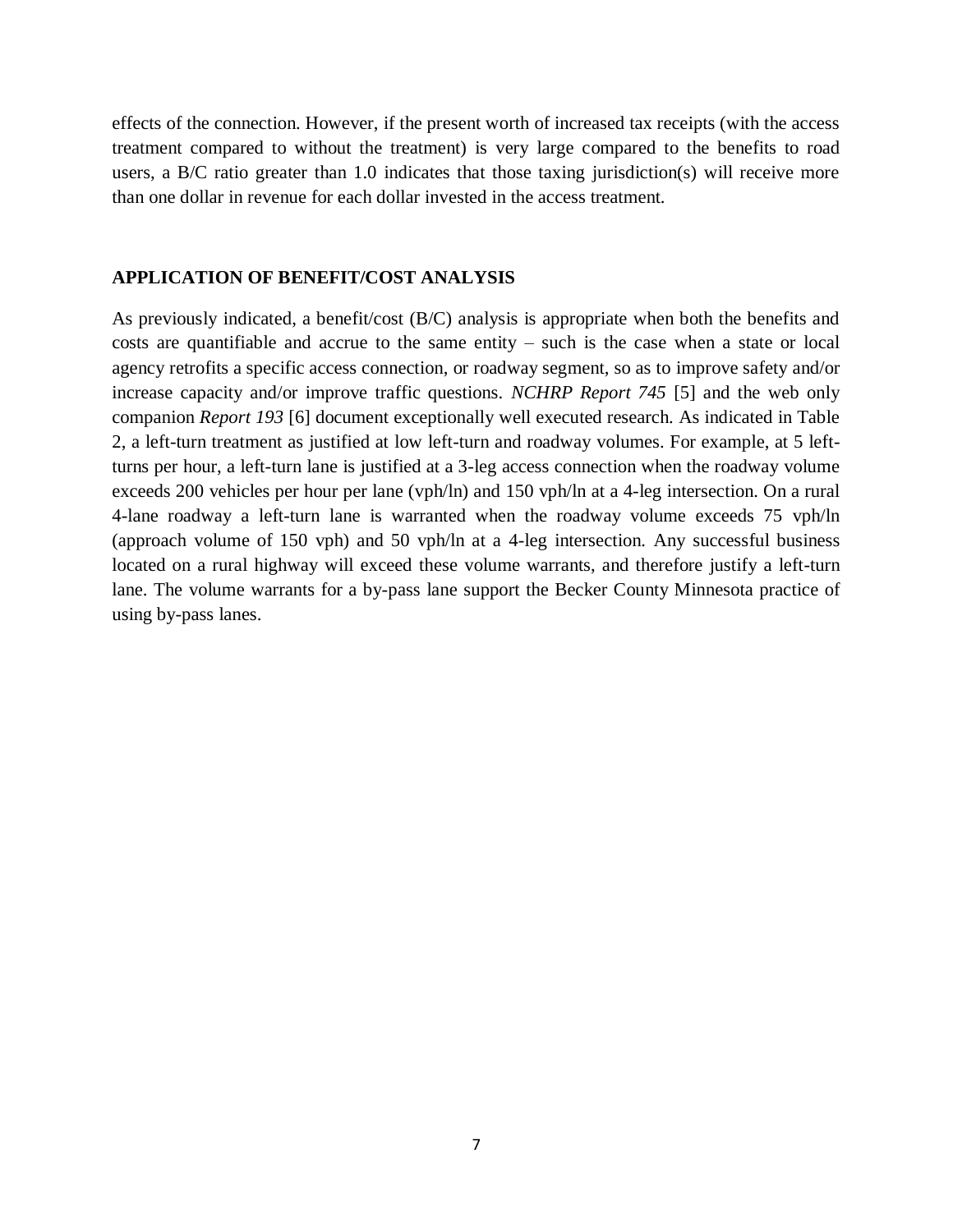|                         | 3-Leg Intersection |              | 4-Leg Intersection |              |  |  |  |
|-------------------------|--------------------|--------------|--------------------|--------------|--|--|--|
| Left-Turn Volume        | By-Pass            | Roadway      | <b>By-Pass</b>     | Roadway      |  |  |  |
| $(vph)^{(1)}$           | Volume             | Volume       | Volume             | Volume       |  |  |  |
|                         | $(vph/ln)^2$       | $(vph/ln)^2$ | $(vph/ln)^2$       | $(vph/ln)^2$ |  |  |  |
| 5                       | 50                 | 200          | 50                 | 150          |  |  |  |
| 10                      | 50                 | 100          | 50                 | 50           |  |  |  |
| 15                      | < 50               | 50           | < 50               | 50           |  |  |  |
| Rural 4-Lane Roadway    |                    |              |                    |              |  |  |  |
| Left-Turn               | $3-Leg$            |              | $4$ -Leg           |              |  |  |  |
| Volume                  | Intersection       |              | Intersection       |              |  |  |  |
| $(vph)^1$               | $(vph/ln)^2$       |              | $(vph/ln)^2$       |              |  |  |  |
| 5                       | 75                 |              | 50                 |              |  |  |  |
| 10                      | 75                 |              | 25                 |              |  |  |  |
| 15                      | 50                 |              | 25                 |              |  |  |  |
| Urban/Suburban Arterial |                    |              |                    |              |  |  |  |
| Left-Turn               | $3-Leg$            |              | $4$ -Leg           |              |  |  |  |
| Volume                  | Intersection       |              | Intersection       |              |  |  |  |
| $(vph)^1$               | $(vph/ln)^2$       |              | $(vph/ln)^2$       |              |  |  |  |
| 5                       | 450                |              | 50                 |              |  |  |  |
| 10                      | 300                |              | 50                 |              |  |  |  |
| 15                      | 250                |              | 50                 |              |  |  |  |
| 20                      | 200                |              | 50                 |              |  |  |  |

**Table 2: Warrants for Left-Turn Treatments at Unsignalized Access Connection Rural 2-Lane Roadway**

Source: adopted for NCHRP Report 745 [5] Tables 1, 2 and 3

(1) Vehicles per hour

(2) Vehicles per hour per lane

The volume warrants presented in Table 3, page 9 of *NCHRP Report 745* [5] are less than the roadway and left-turn volumes that occur in urban/suburban arterials and many major collectors. This supports a policy that requires left-lanes at all median openings on divided roadways and at access connections on undivided roadways. The TRB Access Management Manual, 2nd edition, Section 17.41— specifically the examples shown in Exhibit 17-34, page 422, provides guidance as to when an unsignalized midblock median opening can be provided. The warrants also support a policy that all access connections that do not confirm to the adapted traffic signal interval be limited to right-in/right-out only by the presence of a nontraversal median or median barrier.

Note: The reader is referred to the web only *Report 193* [6] for an explanation of the large difference in roadway volume for a 3-leg access connection as opposed to a 4-leg intersection.

A "possible rationale" for using a B/C criteria as warrants for auxiliary lanes as a condition of the permit for an access connection to an existing roadway may cause safety and/or traffic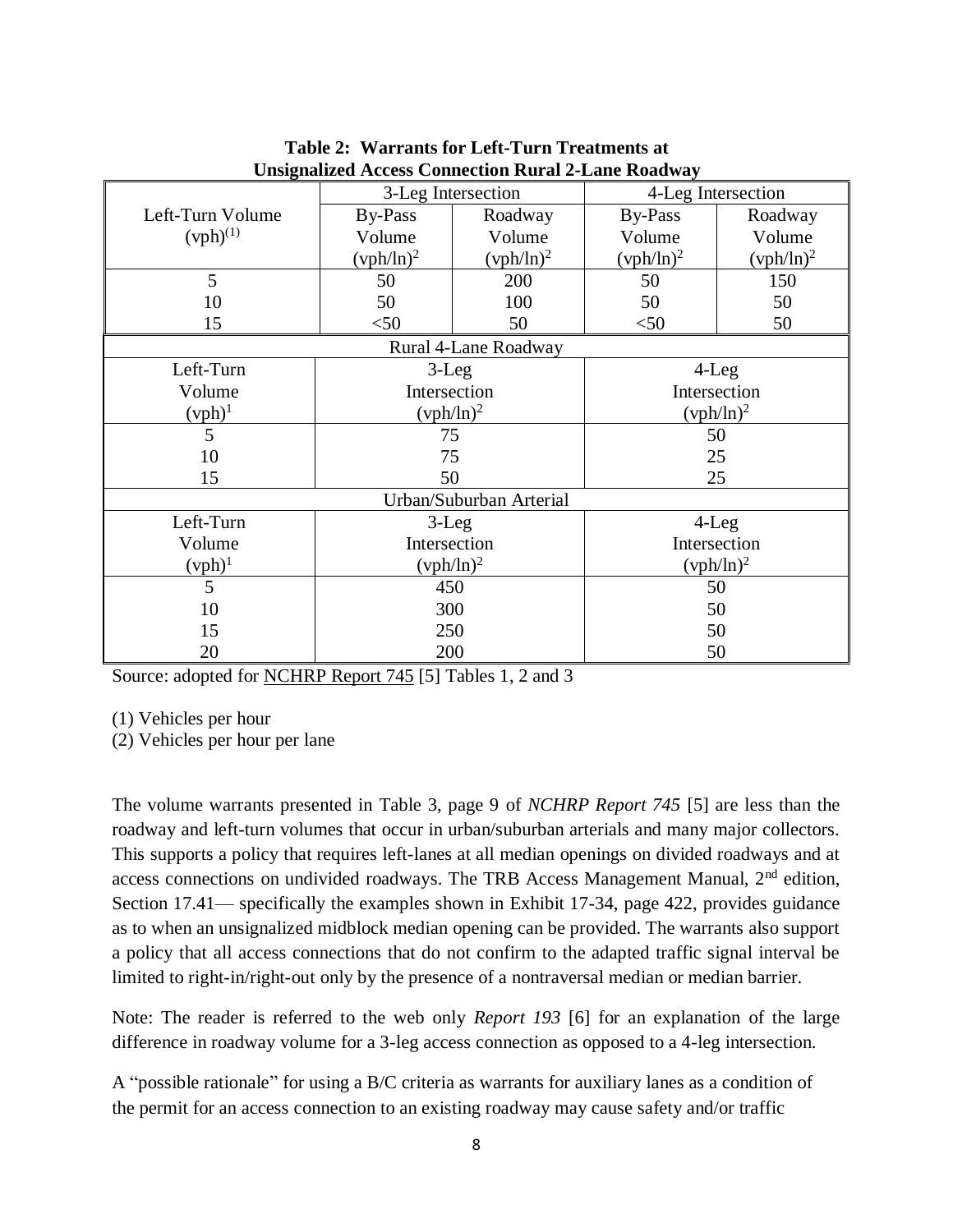operational problems that will require the public agency to make appropriate improvements to the access connection at a later date.

# **SUGGESTIONS RELATIVE TO DEVELOPING CRITERIA FOR A NEW ACCESS CONNECTION TO AN EXISTING ROADWAY**

A new access connection to an existing roadway will impose some costs (increased crash potential, increased vehicle operating and maintenance, increased emissions, and inconvenience) to roadway users. An objective of access management is to hold these additional costs to an acceptable level which is, or at least should be related to the functional importance of the roadway to which the access will be provided (Colorado DOT, City of Lewisville, TX) or to the operational characteristics (Georgia DOT; New Mexico DOT; Gwinell County, GA; Irvine, CA).

Selecting warrants for auxiliary lanes based on roadway function is especially appropriate for local governments. The existing and proposed major streets are identified in the through lane plan element of the thoroughfare. The city of Lewisville, TX, General Development Distance, effective June 4, 2003, requires a deceleration lane at all driveways classified in the city through lane plan as a major traffic carrier (pg 53). The ordinance provides for an exception for existing lots with limited frontage (225 feet or less).

Where the state highway system consists of a wide range of roadway operational conditions, adopting warrants based on operational parameters include the following: 1) posted speed, 2) number of lanes (2-lane, multilane undivided/divided), 3) roadway volume, 4) turn volume, 5) the probability that a turning vehicle will interfere with a following through vehicle, 6) the amount of acceleration noise (deceleration followed by acceleration) in the traffic stream, and 7) the excess vehicle emissions due to deceleration and acceleration.

Since major roadways tend to have higher volumes and higher speeds than roadways of lower classification [and the likelihood of a serious incident increases as speed and volume increases] the warrants for an auxiliary lane should logically be lower for higher speed and higher volume roadways than for roadways with lower volume and speed.

It is suggested that research to develop operational warrants for turn lanes incorporate the following steps:

- 1. Summarize the best practices of state (Georgia, New Mexico, and Colorado) and local agencies (Lewisville, TX).
- 2. Review and evaluate models that might be used to develop the warrants. This should include Harmelink's model with corrections identified by Kikuchi and Chakraborty [3] and the data representing current driver parameters (see van Schalkwyk and Stover [2]).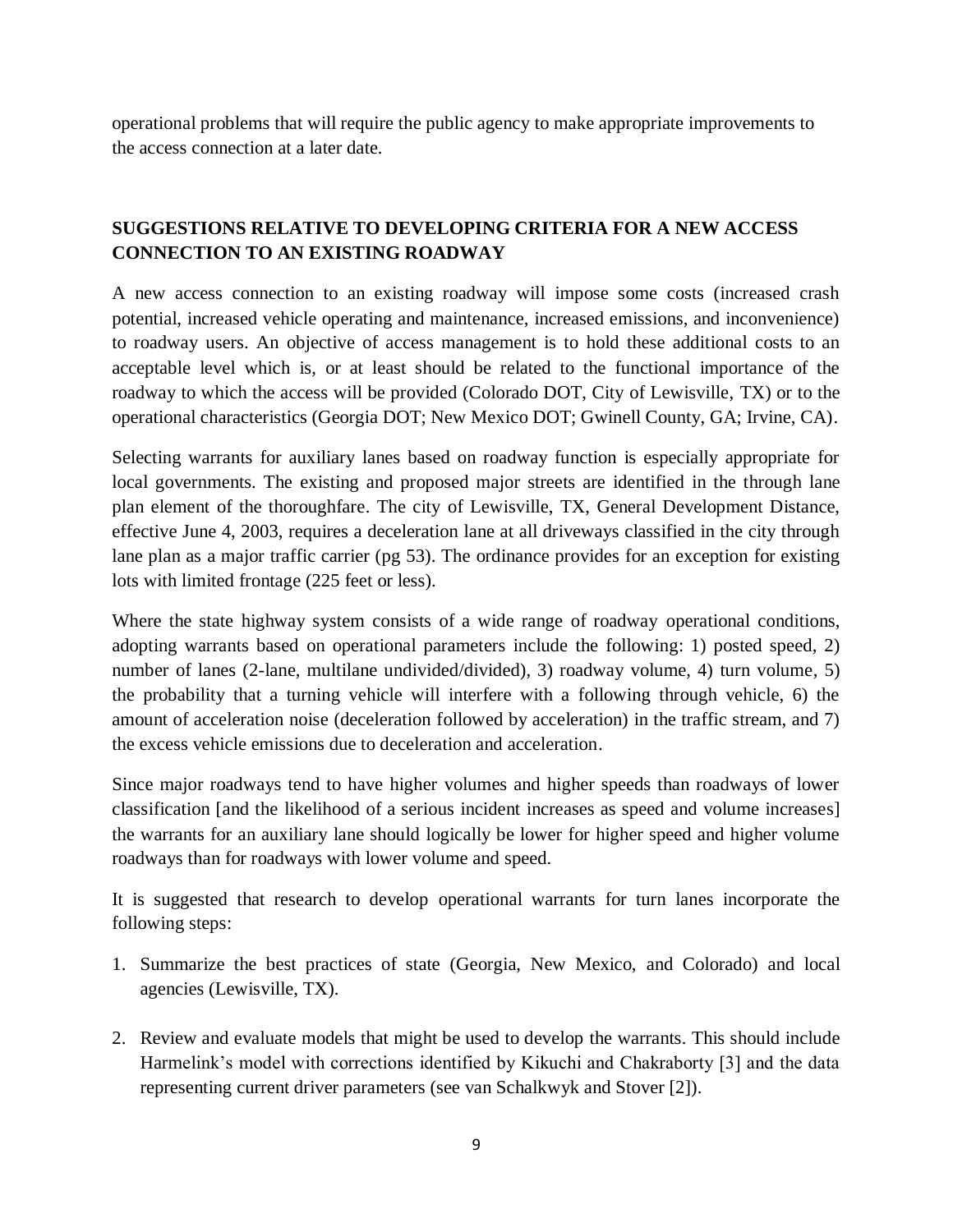- 3. Collect data to reflect current driver characteristics. Considerable data is available but some field data collection will likely be necessary. Data and modeling should represent average  $(50<sup>th</sup> percentile)$  and most  $(85<sup>th</sup> percentile)$  drivers.
- 4. Use selected model, with field observations to verify model results, to develop criteria including speed, number of lanes (2-lane, multilane undivided, multilane divided), roadway values, and flow characteristics (random arrivals-vs-platoon flow), and access connection volume (left-turns and right-turns). Also for a by-pass lane on a 2-lane roadway where a leftturn lane may not be warranted.
- 5. Provide guidance for state and local agencies to interpret/use the information to select and adopt warrants for left-turn lanes, by-pass lane where a left-turn lane is not warranted, and right-turn lanes.
- 6. Provide guidance as to warrants for dual and triple left-turn lanes and dual right-turn lanes.

## **CONCLUSION**

A B/C ratio methodology is applicable to the following:

- (1) Retrofit of an existing access connection by the public agency
- (2) Retrofit of a segment of an existing roadway by the public agency
- (3) Construction of a new roadway

A B/C methodology is not applicable to access connection permitting since a B/C ratio less than 1.0 will "justify" the imposition of the cost of degraded safety and traffic operations on the public with a "saving" to the applicant.

Safety and operational criteria (speed, through volume, turn volume, functional classification of the roadway segment) should be developed/used as warrants for permitting a new access connection to an existing roadway.

A procedure that considers traffic operations (speed, turn volume, through value), safety, and functional class of the roadway needs to be developed as a basis for warrants for right-turn lanes in the access connection permitting process.

Permitting a new access connection with a mitigating treatment(s) (right-turn lane, left-turn lane, bypass lane, or median treatment) will impose some costs on the public (road users). Therefore, it is logical that the volume warrants for an auxiliary lane and/or median treatment as a condition of new access connection should be less than for a retrofit application or for new construction.